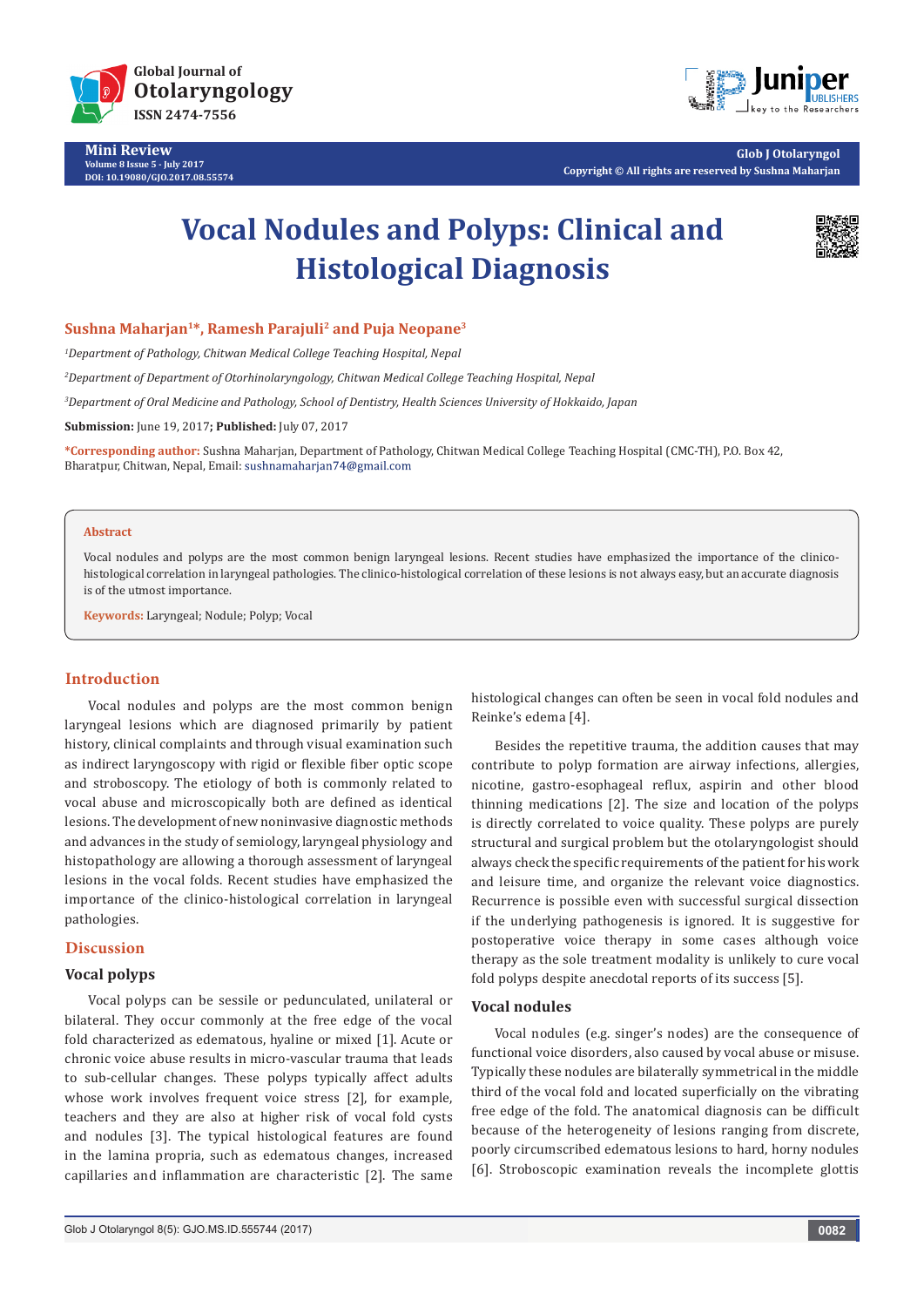closure (classically an hour-glass closure pattern) that can help making the diagnosis [7]. Patients often present with a poor vocal endurance and a quickly tiring voice.

An increased vocal load, for example, due to the patient's profession, is usually, responsible for the formation of nodules. Boys, young women and teachers are particularly affected [8]. The pathogenesis of vocal nodules is due to the disproportionately high mechanical shear on the free edge of the vocal fold which damages the superficial layer of the lamina propria and results in micro-vascular changes in the middle third of the fold. With time, it results in remodeling of the tissue with increasing hyalinization and epithelial hyperplasia, leading to typically circumscribed lesions in the vocal folds. On histological examination, thickening of the basement membrane and an edematous swelling of the lamina propria are characteristic [9].

It is often difficult to diagnose different lesions of the lamina propria histologically (eg. nodules, polyps and Reinke's edema) [10,11]. Therefore, the correct diagnosis cannot be made purely on histological examination, but requires a complete assessment including history, voice assessment and laryngoscopic/ stroboscopic findings [12]. It is also worth noting that the diagnoses of vocal polyps and nodules are not always concordant clinically and histologically but an accurate diagnosis is of the utmost importance and should try the best for correct diagnosis. The viable therapeutic measures for nodules are conservative voice hygiene and voice therapy. The patient's motivation, vocal requirements in social and professional life together with the correct diagnosis allows an appropriate conservative treatment plan to be formulated. The specifically tailored program, including targeted voice therapy, achieves better results than a generic program [13].

There is often a subjective and objective improvement of the voice that may not always match by improvements in the laryngoscopic/stroboscopic findings. Phonosurgery may be indicated if conservative measures fail to achieve the desired results [14,15]. Furthermore, it is noteworthy that surgery does not necessarily correct the underlying causal process at hand [12]. Hence voice therapy is the key to gain a long lasting improvement after surgery and reduces recurrence rate.

### **Conclusion**

The diagnoses of vocal polyps and nodules are not always concordant clinically and histologically, but an accurate diagnosis is of the utmost importance.

#### **References**

- 1. [Wallis L, Jackson-Menaldi C, Holland W, Giraldo A \(2004\) Vocal fold](https://www.ncbi.nlm.nih.gov/pubmed/15070232)  [nodule vs. vocal fold polyp: answer fromsurgical pathologist and voice](https://www.ncbi.nlm.nih.gov/pubmed/15070232)  [pathologist point of view. J Voice 18\(1\): 125-129.](https://www.ncbi.nlm.nih.gov/pubmed/15070232)
- 2. [Martins RH, Defaveri J, Domingues MA, de Albuquerque e Silva R \(2011\)](https://www.ncbi.nlm.nih.gov/pubmed/20097524)  [Vocal polyps: clinical, morphological, and immunohistochemical](https://www.ncbi.nlm.nih.gov/pubmed/20097524)  [aspects. J Voice 25\(1\): 98-106.](https://www.ncbi.nlm.nih.gov/pubmed/20097524)
- 3. [Thibeault SL, Merrill RM, Roy N, Gray SD, Smith EM \(2004\) Occupational](https://www.ncbi.nlm.nih.gov/pubmed/15519901)  [risk factors associated with voice disorders among teachers. Ann](https://www.ncbi.nlm.nih.gov/pubmed/15519901)  [Epidemiol. 14\(10\): 786-792.](https://www.ncbi.nlm.nih.gov/pubmed/15519901)
- 4. [Hantzakos A, Remacle M, Dikkers FG, Degols JC, Delos M, et al. \(2009\)](https://www.ncbi.nlm.nih.gov/pubmed/19023584)  [Exudative lesions of Reinke's space: a terminology proposal. Eur Arch](https://www.ncbi.nlm.nih.gov/pubmed/19023584)  [Otorhinolaryngol 266\(6\): 869-878.](https://www.ncbi.nlm.nih.gov/pubmed/19023584)
- 5. [Srirompotong S, Saeseow P, Vatanasapt P \(2004\) Small vocal cord](https://www.ncbi.nlm.nih.gov/pubmed/15272764)  [polyps: completely resolved with conservative treatment. Southeast](https://www.ncbi.nlm.nih.gov/pubmed/15272764)  [Asian J TropMed Public Health 35\(1\): 169-71.](https://www.ncbi.nlm.nih.gov/pubmed/15272764)
- 6. [Rubin AD, Gherson S, Sataloff RT \(2004\) Vocal fold nodules. Ear Nose](https://www.ncbi.nlm.nih.gov/pubmed/15372909)  Throat *J* 83(7): 450.
- 7. [Sataloff RT, Spiegel JR, Hawkshaw MJ \(1991\) Strobovideolaryngoscopy:](https://www.ncbi.nlm.nih.gov/pubmed/1952664)  [results and clinical value. Ann Otol Rhinol Laryngol 100\(9 Pt 1\): 725-](https://www.ncbi.nlm.nih.gov/pubmed/1952664) [727.](https://www.ncbi.nlm.nih.gov/pubmed/1952664)
- 8. [Smolander S, Huttunen K \(2006\) Voice problems experienced by](https://www.ncbi.nlm.nih.gov/pubmed/17114129)  [Finnish comprehensive school teachers and realization of occupational](https://www.ncbi.nlm.nih.gov/pubmed/17114129)  [health care. Logoped Phoniatr Vocol 31\(4\): 166-171.](https://www.ncbi.nlm.nih.gov/pubmed/17114129)
- 9. [Martins RH, Defaveri J, Custódio Domingues MA, de Albuquerque](https://www.ncbi.nlm.nih.gov/pubmed/19853410)  [e Silva R, Fabro A \(2010\) Vocal fold nodules: morphological and](https://www.ncbi.nlm.nih.gov/pubmed/19853410)  [immunohistochemical investigations. J Voice 24\(5\): 531-539.](https://www.ncbi.nlm.nih.gov/pubmed/19853410)
- 10. [Marcotullio D, Magliulo G, Pietrunti S, Suriano M \(2002\) Exudative](https://www.ncbi.nlm.nih.gov/pubmed/12593551)  [laryngeal diseases of Reinke's space: a clinicohistopathological](https://www.ncbi.nlm.nih.gov/pubmed/12593551)  [framing. J Otolaryngol 31\(6\): 376-380.](https://www.ncbi.nlm.nih.gov/pubmed/12593551)
- 11. [Dikkers FG, Nikkels PG \(1999\) Lamina propria of the mucosa of benign](https://www.ncbi.nlm.nih.gov/pubmed/10522943)  [lesions of the vocal folds. Laryngoscope 109\(10\):1684-1689.](https://www.ncbi.nlm.nih.gov/pubmed/10522943)
- 12. [Pedersen M, McGlashan J \(2012\) Surgical versus non-surgical](https://www.ncbi.nlm.nih.gov/pubmed/22696326)  [interventions for vocal cord nodules. Cochrane Database Syst Rev 6:](https://www.ncbi.nlm.nih.gov/pubmed/22696326)  [CD001934.](https://www.ncbi.nlm.nih.gov/pubmed/22696326)
- 13. [Behrman A, Rutledge J, Hembree A, Sheridan S \(2008\) Vocal hygiene](https://www.ncbi.nlm.nih.gov/pubmed/18367682)  [education, voice production therapy, and the role of patient adherence:](https://www.ncbi.nlm.nih.gov/pubmed/18367682)  [a treatment effectiveness study in women with phonotrauma. J Speech](https://www.ncbi.nlm.nih.gov/pubmed/18367682)  [Lang Hear Res. 51\(2\): 350-366.](https://www.ncbi.nlm.nih.gov/pubmed/18367682)
- 14. [Leonard R \(2009\) Voice therapy and vocal nodules in adults. Curr Opin](https://www.ncbi.nlm.nih.gov/pubmed/19741535)  [Otolaryngol Head Neck Surg 17\(6\): 453-457.](https://www.ncbi.nlm.nih.gov/pubmed/19741535)
- 15. [Holmberg EB, Hillman RE, Hammarberg B, Södersten M, Doyle P](https://www.ncbi.nlm.nih.gov/pubmed/11575636)  [\(2001\) Efficacy of a behaviorally based voice therapy protocol for vocal](https://www.ncbi.nlm.nih.gov/pubmed/11575636)  [nodules. J Voice 15\(3\): 395-412.](https://www.ncbi.nlm.nih.gov/pubmed/11575636)